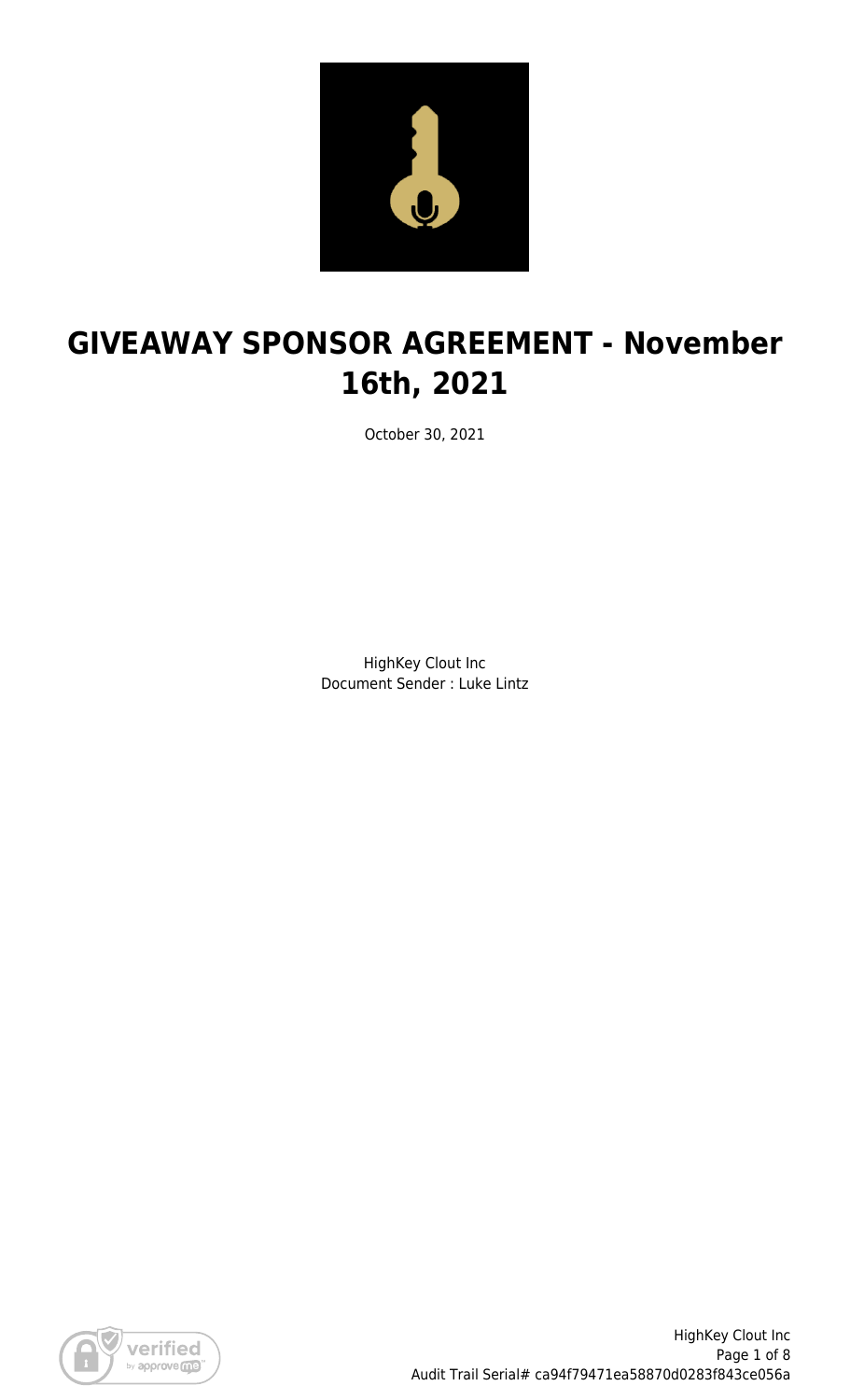### GIVEAWAY SPONSOR AGREEMENT - November 16th, 2021

This agreement ("Agreement"), which is made and entered into as of the date of Company's signature below (the "Effective Date"), by and between the undersigned ("Client"), with an as provided by Client to Company, on the one hand, and HighKey Enterprises LLC ("Company"), with an address of 250 Ave Ponce de Leon, Ste 301 PMB 0801, San Juan, PR 00918, Attn: Luke Lintz, Email: [accounting@highkeyclout.com,](mailto:accounting@highkeyclout.com) on the other hand, constitutes the terms and conditions for Sponsor's participation in one (1) of Company's giveaways (the "Giveaway"). Sponsor and Company are sometimes hereinafter collectively referred to as the "Parties" or individually as the "Party"."

1. Sponsor's Participation in The Giveaway. In consideration of the Participation Fee (as defined herein below), Company will include Sponsor in the Giveaway in accordance with the following. While the terms & conditions of the Giveaway are still being finalized, during the Giveaway Period (as defined herein below), Company's Instagram account (@highkeyclout, or such other Instagram account as directed by Company) will "follow" Sponsor's Instagram account and, as a condition of entering the Giveaway and in an effort to drive traffic to Sponsor's Instagram account, Company shall require each entrant to "follow" Sponsor's Instagram account. The Sponsor Instagram account to be included in the Giveaway is as follows:

("Sponsor's Instagram Account(s)")

Company estimates that by sponsoring the Giveaway, Sponsor's Instagram account may have an estimated gain of Forty Thousand (40,000) to fifty thousand (50,000) Instagram followers. However, Company makes no representation or warranty that Sponsor will gain any followers and, in the event Sponsor does gain followers, makes no representation or warranty regarding the retention of the followers, as the Parties acknowledge that social media user retention is largely based on content and Company makes no representation or warranty that Sponsor's content will retain said followers post Giveaway Period. Accordingly, it will solely be Sponsor's obligation to retain the followers.

- 2. Giveaway Launch Date / Giveaway Period. The tentative launch date of the Giveaway is currently scheduled to be on or about November 16th, 2021, and will run for ten (10) days (i.e., the Giveaway will end on or about November 26th, 2021) (the "Giveaway Period"); provided, said date(s) and/or the Giveaway Period may be reasonably altered at Company's sole discretion.
- 3. Giveaway Promotion: Prior to and during the Giveaway Period (the dates and times of which shall be determined by Company), Company shall engage social media influencers to promote the Giveaway via their Instagram accounts. As of the date hereof, Company has engaged @floydmayweather on Instagram to promote the Giveaway.
- 4. Participation Fee. In full consideration for the Sponsor's participation in the Giveaway, Sponsor will pay Company the guaranteed pay-or-play sum of U.S. Seven Thousand Dollars (\$7,000.00) minus any applicable discounts directly given by Company (the "Participation Fee"). If the payment is made via credit card or PayPal there will be a merchant processing fee of four percent (4%) thereof, added to the participation fee. Company shall be deemed pay-or-play upon execution of this Agreement. Sponsor shall pay to Company the Participation Fee via credit card, Wire Transfer or PayPal upon Sponsor's execution of this Agreement into the following accounts (Sponsor to inform Company where the Participation Fee was sent):

Account Name: HighKey Enterprises LLC Account Number: 030229162 Bank Address: 208 Av. Luis Muñoz Rivera, San Juan, 00918 Routing Number: 021502011 Swift Code: BPPRPRSX Beneficiary Address: 250 Ave Ponce de Leon, Ste 301 PMB 0801, San Juan, PR 00918

Please Note: This is a USD currency bank account

Unless and until Sponsor pays and Company receives the Participation Fee in whole, Company shall be

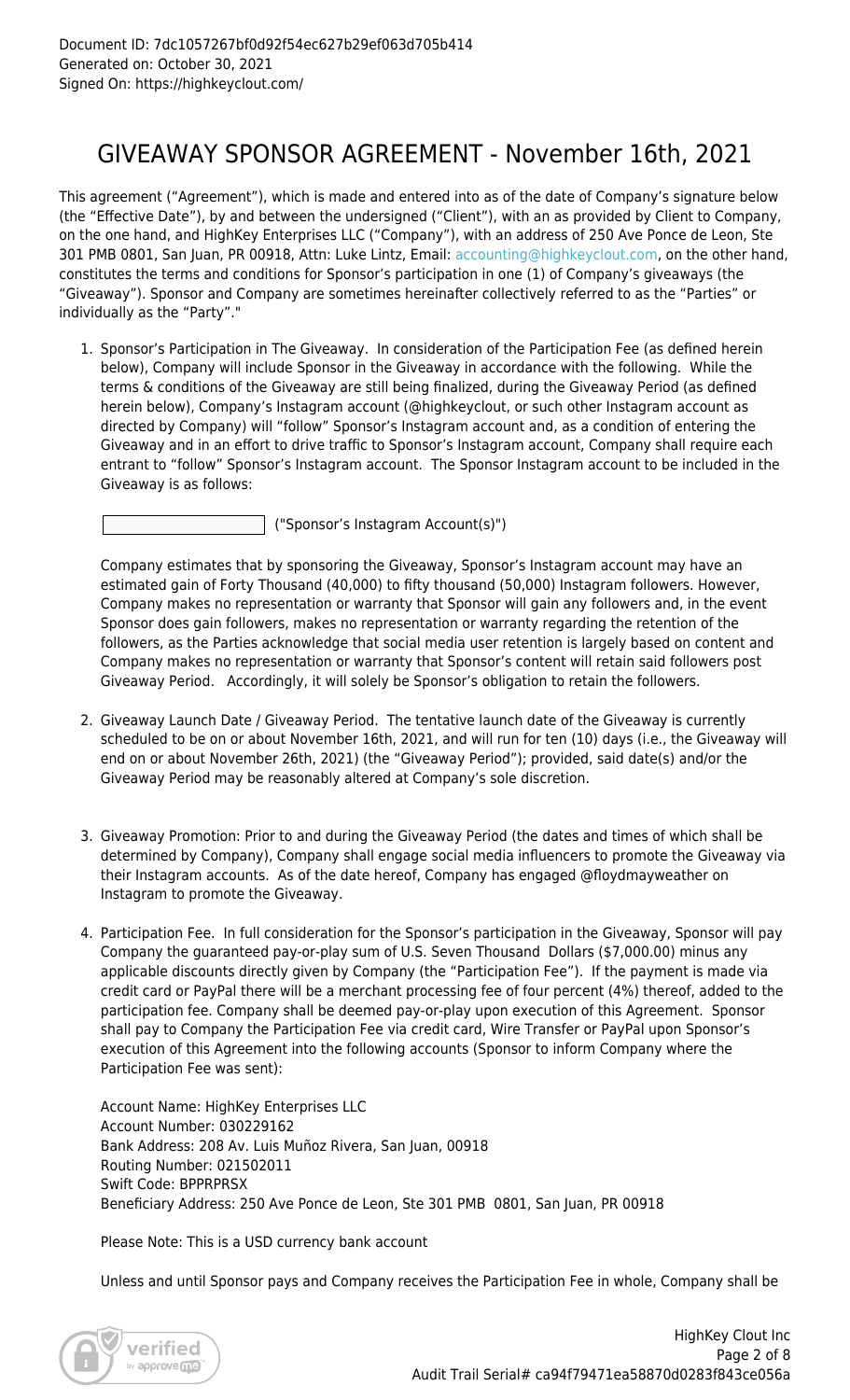under no obligation to include Sponsor in the Giveaway. By executing this Agreement, Sponsor agrees to refrain from initiating any chargebacks. Defaulting on any payments will result in immediate termination of all services.

- 5. Sponsor's Giveaway Social Media Posts. While not required, Sponsor is encouraged to promote the Giveaway on Sponsor's social media platforms. The creative of said social media posts shall be at Sponsor's discretion, provided Sponsor shall include the required hashtags and "@"s provided to Sponsor for inclusion therein, as well as #Giveaway.
- 6. Ownership.
	- Deliverables. "Deliverables" means each item of social media content Company causes to be posted by Company and/or any of her affiliates, employees, sponsors, and/or associates, including, without limitation, the influencers, in connection with the Giveaway, including any photographs, video footage, artwork and written work identified. Company will retain all ownership rights in the Deliverables, subject to the terms of a license provided for Sponsor Materials (as defined below) and shall have the right to use, reuse, reproduce, copyright, and exhibit them in any/all manners.
	- Sponsor Materials. Sponsor may provide Company with materials owned by the Sponsor or another third party ("Sponsor Materials"), for use in connection with the Deliverable(s), including, without limitation, Sponsor's name, likeness, and/or social media handle. Sponsor Materials shall remain the sole and exclusive property of Sponsor and/or the respective third party, as applicable, including all intellectual property rights therein; provided, Sponsor hereby grants or will cause to be granted to Company a non-exclusive, royalty-free, perpetual, irrevocable, worldwide license to use, copy, distribute, display, perform and transmit the Sponsor Materials as incorporated in the Deliverables; provided, notwithstanding the foregoing, nothing herein shall require Company to remove and/or delete any social media content incorporating Sponsor Materials created and posted during the Giveaway Period following the duration of this Agreement (i.e., the Deliverables can live passively in perpetuity on Company's social media platforms). Sponsor represents and warrants he owns the right to license or sub-license any of the Sponsor Materials provided to Company.
	- $\circ$  Company License. Solely during the Giveaway Period, Sponsor shall have the right to (i) promote or "whitelist" the Deliverables and (ii) share, like, and/or re-post the Deliverables solely on Sponsor's owned and operated social media channels; provided, Sponsor shall not be permitted to edit and/or modify the Deliverables before sharing, liking, and/or re-posting the Deliverables. Following the Giveaway Period, neither Party shall have the obligation to delete the Deliverables; provided, Sponsor shall not be permitted to "whitelist", promote, share, like, and/or repost the Deliverables following the Giveaway Period (i.e., there shall be no post Giveaway Period use of the Deliverables). Apart from the above, Sponsor will not exploit or distribute the Deliverables in any manner, including, without limitation, by using the Deliverables in any form of advertising or commercial tie-ins without the explicit permission of Company in each instance.
- 7. Representations and Warranties; Indemnity. Sponsor represents and warrants that (i) Sponsor has the full right and authority to enter into this Agreement, to grant the rights herein granted, and to perform its obligations hereunder; (ii) Sponsor shall comply with all laws, regulations, and Instagram rules in connection with the Sponsor Services, including, without limitation, the Federal Trade Commission ("FTC"); and (iii) any products given to Company for inclusion in the Deliverables and/or Giveaway, if any, are safe and merchantable for its intended purpose. Each Party shall indemnify the other against any third party liability, damages, costs and expenses (including reasonable outside attorneys' fees and costs) incurred by reason of any claim arising in connection with any uncured material breach of their respective covenants, representations, warranties or agreements herein. Any social media gain discussed by the parties is an estimate, and not a guarantee. Sponsor shall indemnify, defend, and hold harmless Company and their employees, agents, and representatives from and against any and all claims, suits, damages, liabilities, costs, and expenses (including reasonable outside attorneys' fees and court costs) arising out of or relating to the exploitation, production, manufacturing, and advertising of Sponsor's products and/or services and/or any element thereof, including, without limitation, Sponsor's social media accounts, any Sponsor Materials and/or advertising material furnished by Sponsor. Company shall have the right to approve any counsel retained to defend against any claim in which Company or its affiliates are named as a defendant. Additionally, Company shall have the right to control and participate in the defense of any such claim concerning matters that relate to Company.

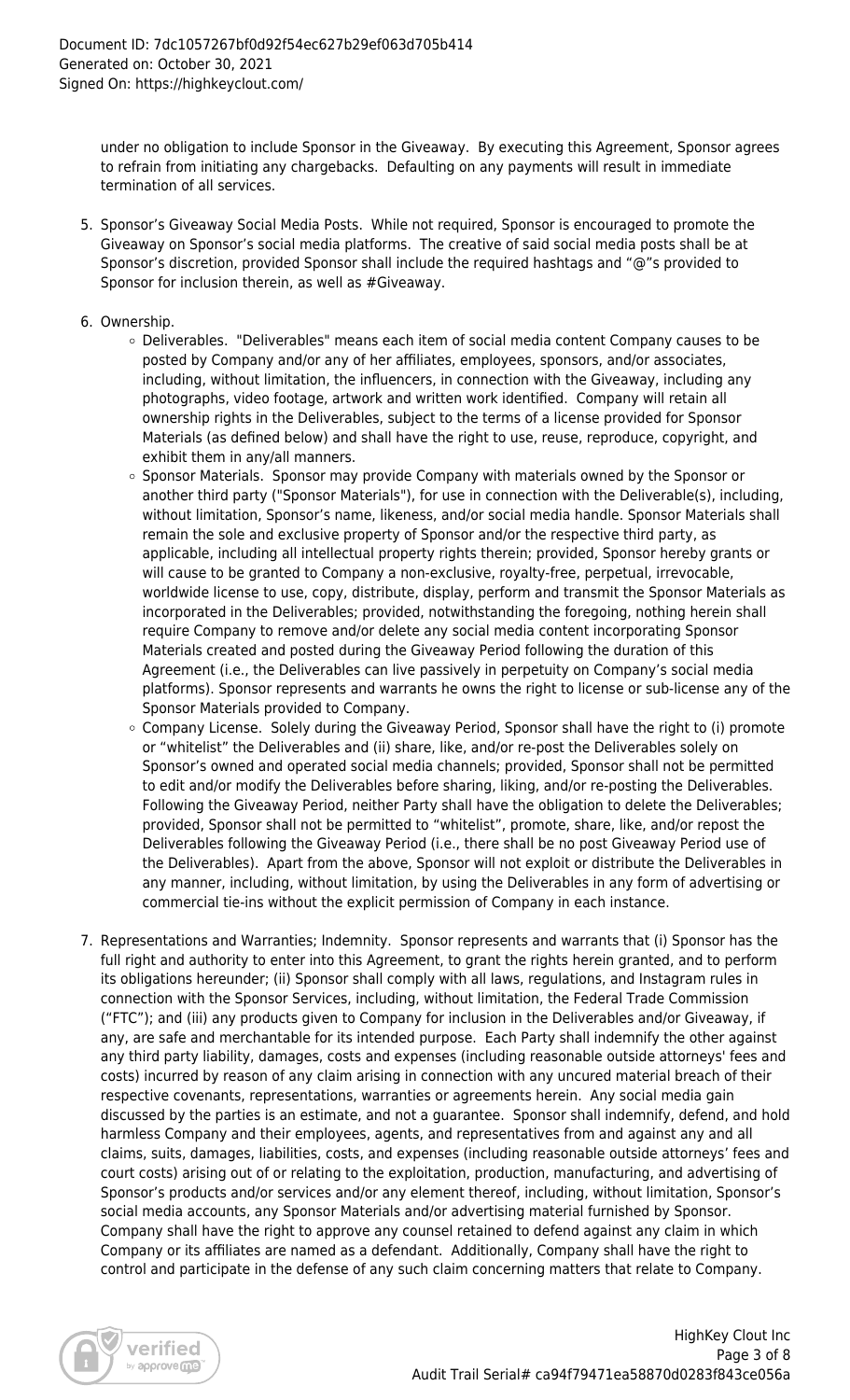Sponsor will not settle any such claim without Company's prior written consent. This indemnification shall survive termination and/or expiration of this Agreement.

- 8. Confidential Information. "Confidential Information" means the proprietary information exchanged between each of the Parties, which includes, without limitation, non-public information (tangible or intangible) regarding a Party's products and services, campaigns, technology, designs, techniques, research, know-how, specifications, product plans, pricing, customer information, user data, current or future strategic information, current or future business plans, policies or practices, employee information, and other business and technical information, which is either (a) marked "confidential" or "proprietary" at the time of disclosure by the disclosing party; or (b) by its nature or content is reasonably distinguishable as confidential or proprietary to the receiving party. Each Party agrees to hold the Confidential Information in confidence and to not use or disclose it to a third party. The receiving party shall protect the Confidential Information by using the same degree of care, but no less than a reasonable degree of care (including reasonable security measures), to prevent the unauthorized use, dissemination or publication of Confidential Information as the receiving party uses to protect its own Confidential Information of like nature. If either Party authorizes the other to make copies of Confidential Information, the other Party's proprietary rights notices shall be reproduced in the same manner as the original Confidential Information. The receiving party may disclose the Confidential Information to its employees, agents, business, legal, and financial advisers and independent contractors with a need-to-know, only as necessary to fulfill the Services and provided such parties have executed a written non-disclosure agreement substantially as protective of Confidential Information as this Agreement. The receiving party shall promptly notify the disclosing party of any actual or suspected misuse or unauthorized disclosure of the disclosing party's Confidential Information. Confidential Information shall not include information that (a) is made generally available in the public domain prior to time of disclosure; (b) is or becomes publicly available through no act or omission by the receiving party; (c) was already in the receiving party's possession without restriction before receipt from the disclosing party and was not subject to a duty of confidentiality; (d) is rightfully disclosed to the receiving party by a third party without confidentiality restrictions; or (e) that the receiving party independently developed without use of or reference to Confidential Information. The receiving party may disclose the disclosing party's Confidential Information as required by law or court order provided: (i) the receiving party reasonably notifies the disclosing party in writing of the requirement for disclosure, unless notice is prohibited by law; and (ii) discloses only that portion of the Confidential Information legally required. Any such disclosure of Confidential Information shall not otherwise relieve receiving party of any of its obligations hereunder.
- 9. Force Majeure. If Company's services are prevented, rendered impossible, or unfeasible by sickness or disability of Company or the influencers, technology failure, unforeseen emergency of Company and/or the influencers, any act or regulation of any public authority, or by reason of riot, strike, acts of terrorism, epidemic, war or declaration of disaster by federal or state government, or other preventing acts (e.g., an event which causes a rapid spike in internet activity, like a celebrity death, etc.) (each a "Force Majeure Event"), it is understood and agreed that there shall be no claim for damages by either Party and Company shall not be deemed in breach of this Agreement. In the event of a Force Majeure Event, the parties agree to negotiate in good faith to reschedule service dates, subject to Company's availability, on the terms and conditions set forth herein.
- 10. Notices. All notices and other communications, including payments, under this Agreement shall be made in writing and shall be delivered by hand or sent by fax, electronic mail (including text message, email, and Instagram direct message, with confirmed receipt), or sent by prepaid express mail or reputable overnight courier service, and shall be deemed given when so delivered by hand fax, electronic mail, or if express mailed or couriered, three (3) business days after mailing or deposit with such express mail service or courier to the Parties at the following addresses (or at such other address for a Party as shall be specified by like notice):

If to Company: HighKey Enterprises LLC HighKey Enterprises 250 Ave Ponce de Leon Ste 301 PMB 0801 San Juan, PR 00918 Email: accounting@highkeyclout.com

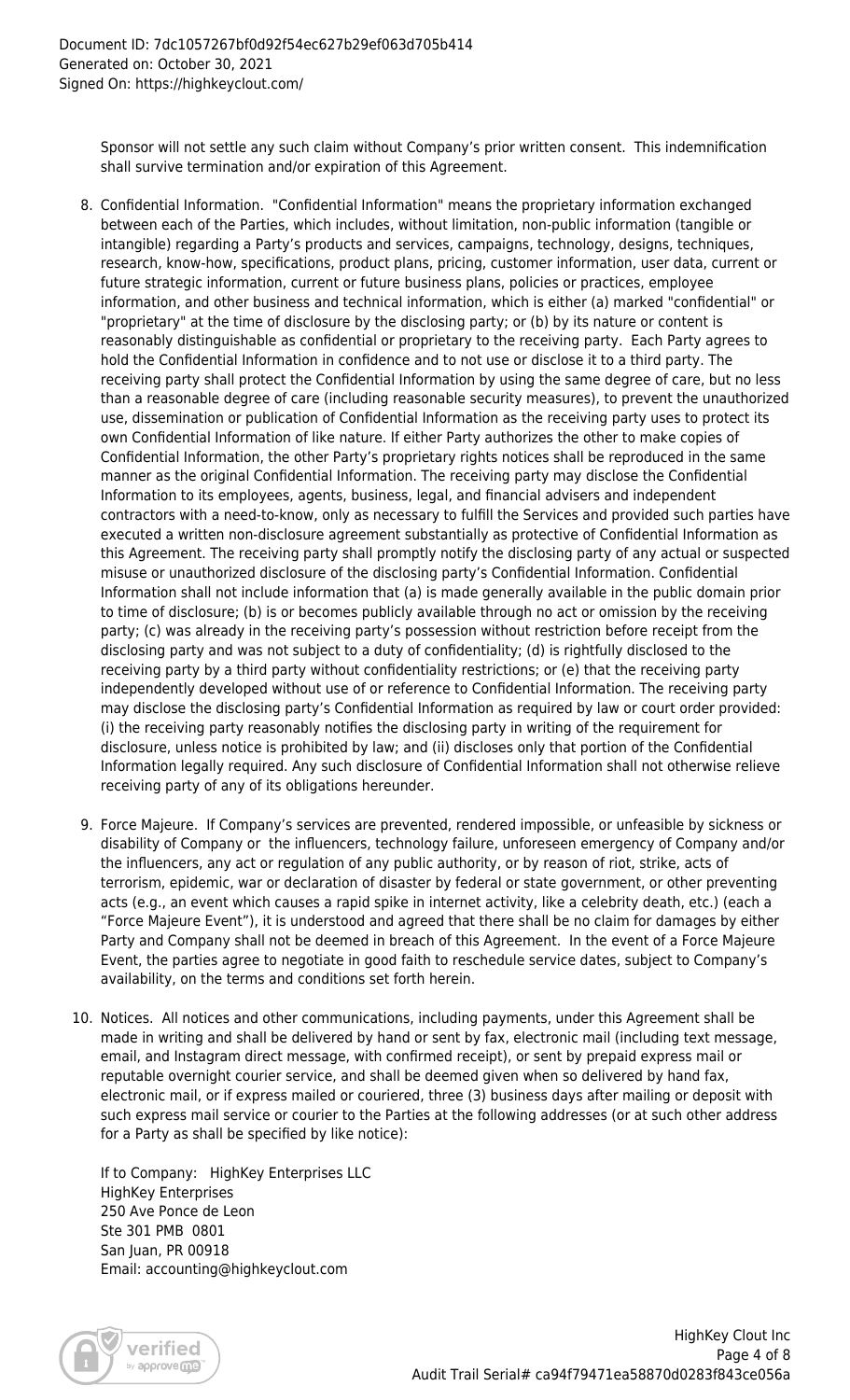Attn.: Luke Lintz

If to Sponsor:

(Sponsor's contact and billing details can be found in the corresponding invoice after the transaction is processed)

- 11. Term and Termination.
	- This Agreement will commence on the Effective Date and, unless terminated earlier in accordance with the terms of this Agreement, will remain in force and effect for as long as the Giveaway is active and/or Company is performing the services outlined herein.
	- $\circ$  Either Party may terminate this Agreement if the other Party breaches any material term of this Agreement and fails to cure such breach. Neither Party hereunder shall be deemed in breach hereof until the non-breaching party provides the breaching party with written notice of said breach and the breaching party fails to cure said breach within ten (10) days of receiving such written notice; provided, Company shall be permitted to immediately terminate this Agreement at any time prior to receipt of the Participation Fee. Adequacy of cure shall be judged by the nonbreaching party's reasonable business judgment.
	- Upon expiration or termination of this Agreement, Sponsor will immediately cease using any/all deliverables other than as permitted under this Agreement.
	- o Those terms that by their nature should survive expiration or termination of this Agreement shall survive, including, without limitation, each Party's respective obligations, ownership, and indemnification.
- 12. Dispute Resolution and Binding Arbitration. Client and Company recognize that disputes arising under this Agreement are best resolved at the working level by the Parties directly involved. Both Parties are encouraged to be imaginative in designing mechanisms and procedures to resolve disputes at this level. Such efforts shall include the referral of any remaining issues in dispute to higher authority within each participating Party's organization for resolution. Failing resolution of conflicts at the organizational level, Client and Company agree that any and all remaining controversies, claims or disputes arising out of or related to this Agreement or the interpretation, performance, or breach thereof, including alleged violations of statutory or common law rights or duties, and the determination of the scope or applicability of this agreement to arbitrate ("Dispute"), except as otherwise set forth below, shall be resolved according to the following procedures which shall constitute the sole dispute resolution mechanism hereunder. In the event that the Parties are unable to resolve any Dispute informally, then such Dispute shall be submitted to confidential final and binding arbitration to be administered by the American Arbitration Association (or any like organization successor thereto) in the Commonwealth of Puerto Rico in accordance with the American Arbitration Association's Commercial Arbitration Rules and Mediation Procedures. The arbitration shall be conducted, and the award shall be rendered in the English language. The parties agree that any and all disputes shall be submitted to confidential, binding arbitration, before a single neutral arbitrator, who shall possess no less than ten (10) years of experience in entertainment matters. Client further agrees to waive his/her right to a trial by jury. The arbitration shall be conducted before a single neutral arbitrator appointed in accordance with the Commercial Arbitration Rules. The arbitrator will provide a detailed written statement of decision, which will be part of the arbitration award and admissible in any judicial proceeding to confirm, correct or vacate the award. Unless the parties agree otherwise, the neutral arbitrator and the members of any appeal panel shall be former or retired judges or justices of any Commonwealth of Puerto Rico court. The Parties shall share the cost of the arbitration; provided, the prevailing party shall be entitled to their fees and costs associated with the arbitration, including outside attorney's fees. If either Party refuses to perform any or all of its obligations under the final arbitration award (following appeal, if applicable) within thirty (30) days of such award being rendered, then the other Party may enforce the final award in any court of competent jurisdiction in Puerto Rico. The Party seeking enforcement of any arbitration award shall be entitled to an award of all costs, fees and expenses, including reasonable outside attorney's fees, incurred in enforcing the award, to be pay by the Party against whom the enforcement is ordered. The arbitrator will have no authority to award consequential, special, indirect, punitive, exemplary or incidental damages, including, without limitation, lost profits and opportunity costs. Except as may be required by law, neither a party, nor the arbitrator may disclose the existence, content or results of any arbitration without the prior written consent of both parties, unless to protect or pursue a legal right. If either party, notwithstanding the foregoing, should attempt either to resolve any dispute arising in connection with this Agreement in a court of law or equity or to forestall, preempt,

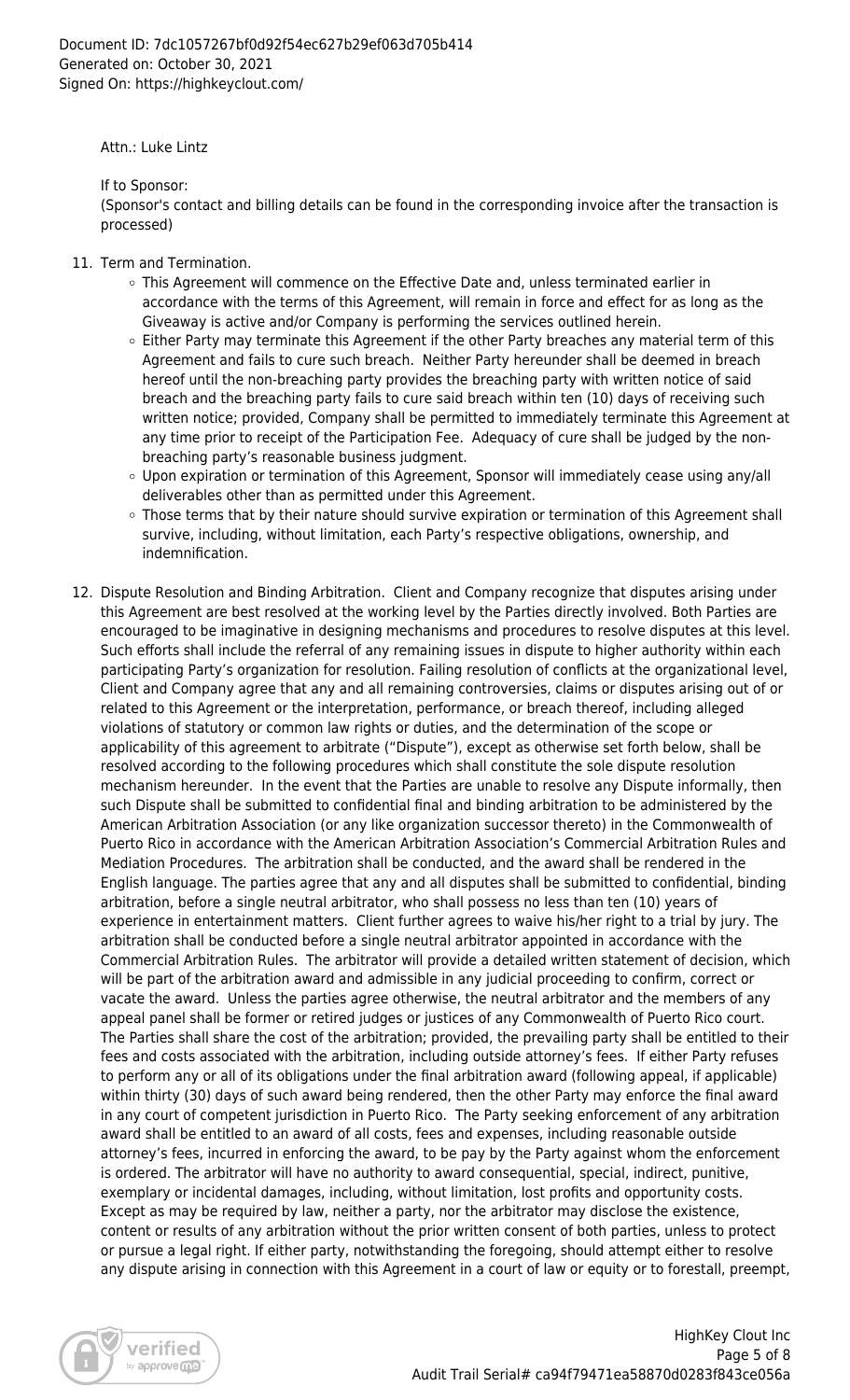or prevent arbitration of any such dispute by resort to the process of a court of law or equity, and such dispute is ultimately determined to be arbitrable by such court of law or equity, the Arbitrator shall include in his award an amount for the other party equal to all of that other party's costs, including attorney's fees, incurred in connection with such arbitrability determination.

- 13. General.
	- Assignment. Sponsor shall not be permitted to assign, delegate or otherwise transfer this Agreement without the prior written consent of Company. Any attempted assignment, transfer or delegation, without such consent, will be void.
	- $\circ$  No Injunctive Relief. It is further agreed that Sponsor's rights and remedies in the event of a failure or an omission constituting a breach of the provisions of this Agreement shall be limited to the Sponsor's right, if any, to recover damages in an action at law, but in no event shall Sponsor be entitled by reason of any such breach to terminate this Agreement, or to enjoin Company in any way.
	- o No Defamatory Statements. Sponsor agrees that Sponsor will not make any statement, or take any other action, to disparage, defame or compromise the goodwill of Company or its employees, owners and affiliates. In addition to injunctive relief and actual damages, Sponsor agrees any breach or violation by Sponsor of the foregoing sentence shall result in substantial damages and injury to Company, the precise amount of which would be extremely difficult or impracticable to determine. Accordingly, the parties have made a reasonable endeavor to estimate a fair compensation for potential losses and damages to Company and, therefore, Sponsor further agree, that in addition to the remedies set forth herein, Sponsor will also be obligated to pay, and agrees to pay to Company, the sum of One Million Dollars (\$1,000,000) as a reasonable and fair amount of liquidated damages to compensate Company for any loss or damage resulting from each breach by Sponsor of the forgoing terms. The parties intend that such damages constitute compensation and not a penalty. The parties hereto further agree that such sum bears a reasonable and proximate relationship to the actual damages which Company may suffer from each breach of the terms of this Agreement.
	- $\circ$  Release. Sponsor (on behalf of itself and its heirs, next of kin, spouse, guardians, legal representatives, employees, executors, administrators, agents, successors and assigns (collectively, the "Releasing Parties") hereby agree not to sue and irrevocably and unconditionally release, waive and forever discharges Company and their successors, assigns, licensees, distributors, sponsors, and advertisers, and each of the foregoing's respective past, present and future officers, directors, agents, representatives, shareholders and employees, jointly and individually (collectively, "Released Parties"), from any and all manner of liabilities, claims and demands of any kind or nature, whatsoever, in law or equity, whether known or unknown, suspected or unsuspected, and whether or not concealed or hidden, that Sponsor may now have or may hereafter have (including, but not limited to, for defamation, invasion of any rights of privacy, right of publicity or personality, intentional or negligent infliction of emotional distress, infringement of copyright or trademark or violation of any other right), which arise out of or relate in any way, directly or indirectly, to the Sweepstakes or any rights therein which Sponsor or any Releasing Parties ever had, now has, or in the future may have against any Released Parties. Sponsor acknowledges that there is a possibility that subsequent to the execution of this Agreement, Sponsor may discover facts or incur or suffer claims which were unknown or unsuspected at the time this Agreement was executed, and which if known by Sponsor at that time may have materially affected Sponsor's decision to execute this Agreement. Sponsor acknowledges and agrees that by reason of this Agreement, and the release contained in the preceding sentences, Sponsor is assuming any risk of such unknown facts and such unknown and unsuspected claims.
	- Limitation of Liability**:** Under no circumstances shall Company be liable to Sponsor for consequential, special, indirect, punitive, exemplary or incidental damages, including, without limitation, lost profits and opportunity costs, arising out of this Agreement, and Company's total liability in connection with this Agreement shall not exceed the Participation Fee amount.
	- Misc. This Agreement shall be construed in accordance with the laws of the Commonwealth of Puerto Rico. Jurisdiction and venue of all matters relating to this Agreement will be vested exclusively in the federal, state and local courts within the Commonwealth of Puerto Rico, to which the parties hereby agree to submit any controversy arising hereunder, excluding that body of law pertaining to conflicts of laws and agree to accept service by mail (including email) to the address listed herein (or as such address may be amended as permitted herein). This

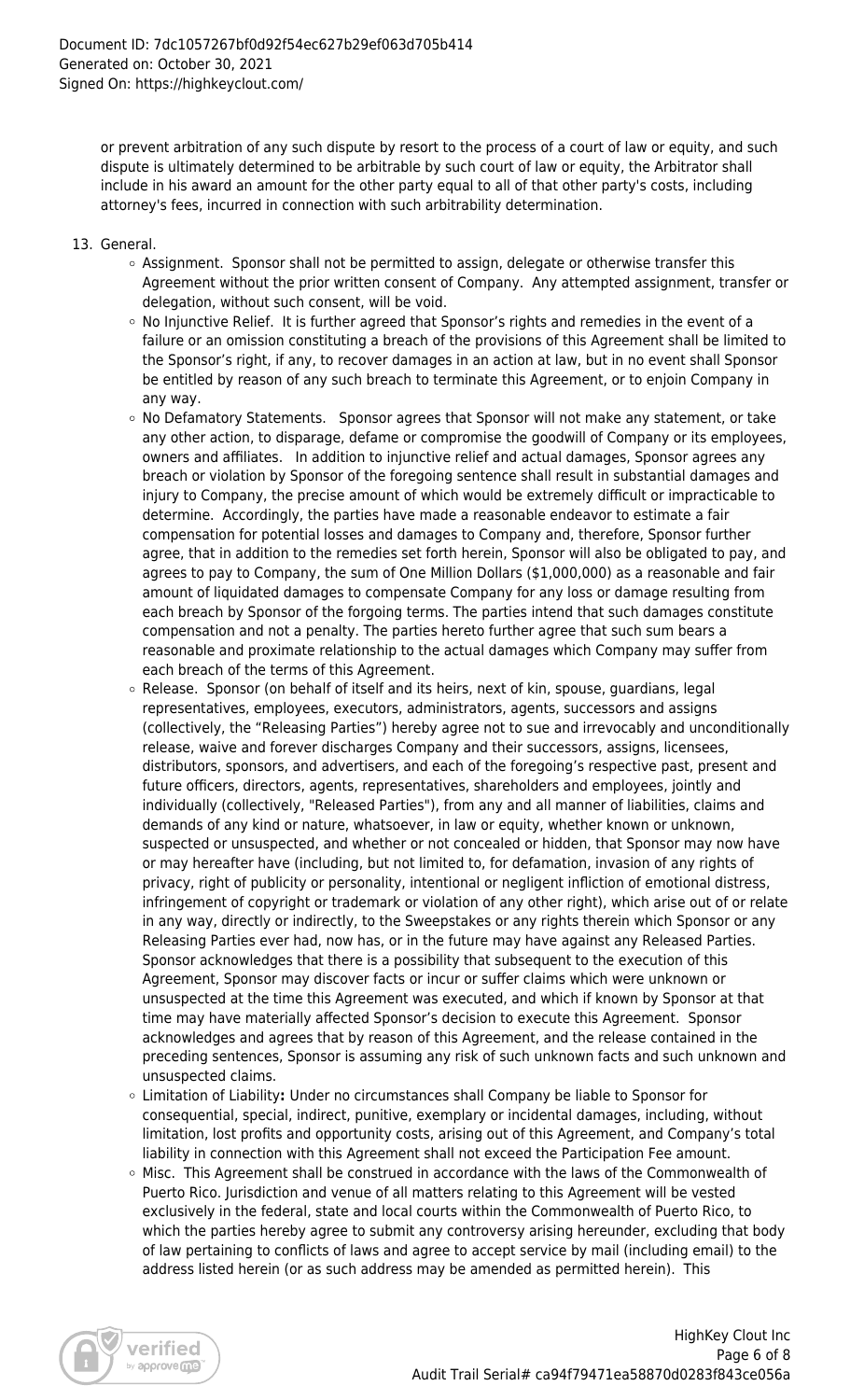Agreement, contains the full and complete understanding between the parties and supersedes all prior agreements and understandings, whether oral or written concerning the subject matter hereof. This Agreement may not be modified or changed except by a writing signed by all of the parties. Each of the parties acknowledges that no representation or promise not expressly contained in this Agreement has been made by the other or its agents or representatives. The failure of any Party to enforce at any time any of the provisions hereof shall not be construed to be a waiver of such provisions, or of such Party's rights thereafter to enforce any such provisions. In the event any provision of this Agreement is held to be invalid or in violation of any law, statute, regulation, order or lawful union or guild requirement, the Agreement shall be deemed modified to the minimum extent required in order to comply therewith and shall otherwise continue in full force and effect. This Agreement is executed in two (2) counterparts (digital signatures acceptable), whereas each Party shall retain one (1) counterpart. Each counterpart shall be deemed an original whereas both together shall constitute one and the same instrument. This Agreement is not intended, nor shall it be deemed or construed, to create a relationship of principal and agent or partnership or joint venture between the parties and neither Party shall have any power or authority to enter into any agreement on behalf of the other Party or to otherwise bind or obligate the other Party in any manner whatsoever. Sponsor has entered into this Agreement freely and voluntarily, and acknowledges that Sponsor either consulted with independent counsel before entering into this Agreement, or had the opportunity to do so, but elected not to.

х